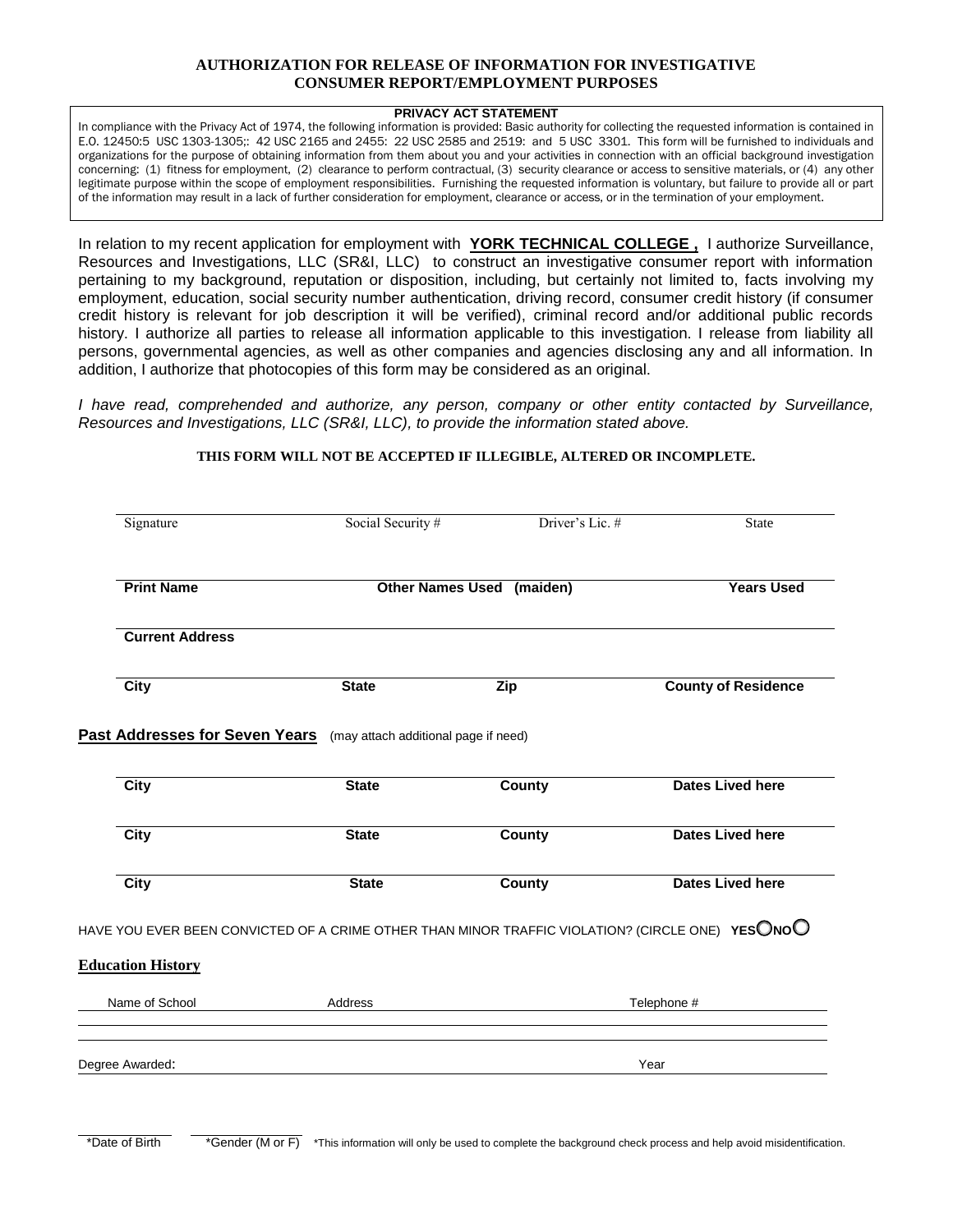

**\*\***APPLICANT: PLEASE SIGN AND RETURN THIS FORM TO THE HUMAN RESOURCES DEPARTMENT WITH YOUR EMPLOYMENT APPLICATION PACKAGE-**DO NOT FORWARD FOR EMPLOYMENT REFERENCE AT THIS TIME\*\***

## **REFERENCE REQUEST AUTHORIZATION FORM**

Dear Employer:

As you will note below, I have applied for employment with York Technical College. I hereby authorize you to give York Technical College any and all information concerning my previous employment and any pertinent information that you might have. I waive the right to review the information.

| <b>EMPLOYER REFERENCE COMMENTS</b>                                                                                                                |                                                        |  |  |  |  |  |  |
|---------------------------------------------------------------------------------------------------------------------------------------------------|--------------------------------------------------------|--|--|--|--|--|--|
|                                                                                                                                                   |                                                        |  |  |  |  |  |  |
|                                                                                                                                                   |                                                        |  |  |  |  |  |  |
|                                                                                                                                                   |                                                        |  |  |  |  |  |  |
| EMPLOYMENT FROM: _______________ TO ________________ ELIGIBLE FOR RE-HIRE: \  \  YES \  \  NO                                                     |                                                        |  |  |  |  |  |  |
|                                                                                                                                                   |                                                        |  |  |  |  |  |  |
| PLEASE RATE APPLICANT ON THE FOLLOWING CHARACTERISTICS:                                                                                           |                                                        |  |  |  |  |  |  |
|                                                                                                                                                   | <b>POOR</b><br><b>EXCELLENT</b><br>GPQD<br><b>FARR</b> |  |  |  |  |  |  |
| Ability to perform assigned tasks (qualifications for the job)                                                                                    |                                                        |  |  |  |  |  |  |
| Quality of work (Extent to which work was accomplished)                                                                                           |                                                        |  |  |  |  |  |  |
| Quantity of work (Amount of work completed on time)                                                                                               |                                                        |  |  |  |  |  |  |
| Work habits (Productive use of time and equipment;                                                                                                |                                                        |  |  |  |  |  |  |
| demonstrates initiative)<br><u> 1980 - Jan James James Barbara, martxa a fizikar a shekara 1980 - 1981 - 1982 - 1982 - 1982 - 1983 - 1984 - 1</u> |                                                        |  |  |  |  |  |  |
| Attendance:                                                                                                                                       |                                                        |  |  |  |  |  |  |
| Relationship with people (Attitude displayed toward co-workers                                                                                    |                                                        |  |  |  |  |  |  |
| and supervisors)                                                                                                                                  |                                                        |  |  |  |  |  |  |
| Overall evaluation of applicant                                                                                                                   |                                                        |  |  |  |  |  |  |
|                                                                                                                                                   |                                                        |  |  |  |  |  |  |
| Comments, if any: 11 12 20 20 20 20 20 21 22 22 23 24 25 26 27 28 29 20 20 21 22 22 23 24 25 26 27 27 27 27 27                                    |                                                        |  |  |  |  |  |  |
|                                                                                                                                                   |                                                        |  |  |  |  |  |  |
|                                                                                                                                                   |                                                        |  |  |  |  |  |  |
|                                                                                                                                                   | YORK TECHNICAL COLLEGE IS AN EQUAL OPPORTUNITY         |  |  |  |  |  |  |

*AFFIRMATIVE ACTION EMPLOYER* 

*PURSUANT TO SECTION 41-1-110 OF THE CODE OF LAWS OF SC, AS AMENDED, THE LANGUAGE USED IN THIS DOCUMENT*

*DOES NOT CREATE AN EMPLOYMENT CONTRACT BETWEEN THE EMPLOYEE AND THE EMPLOYER*